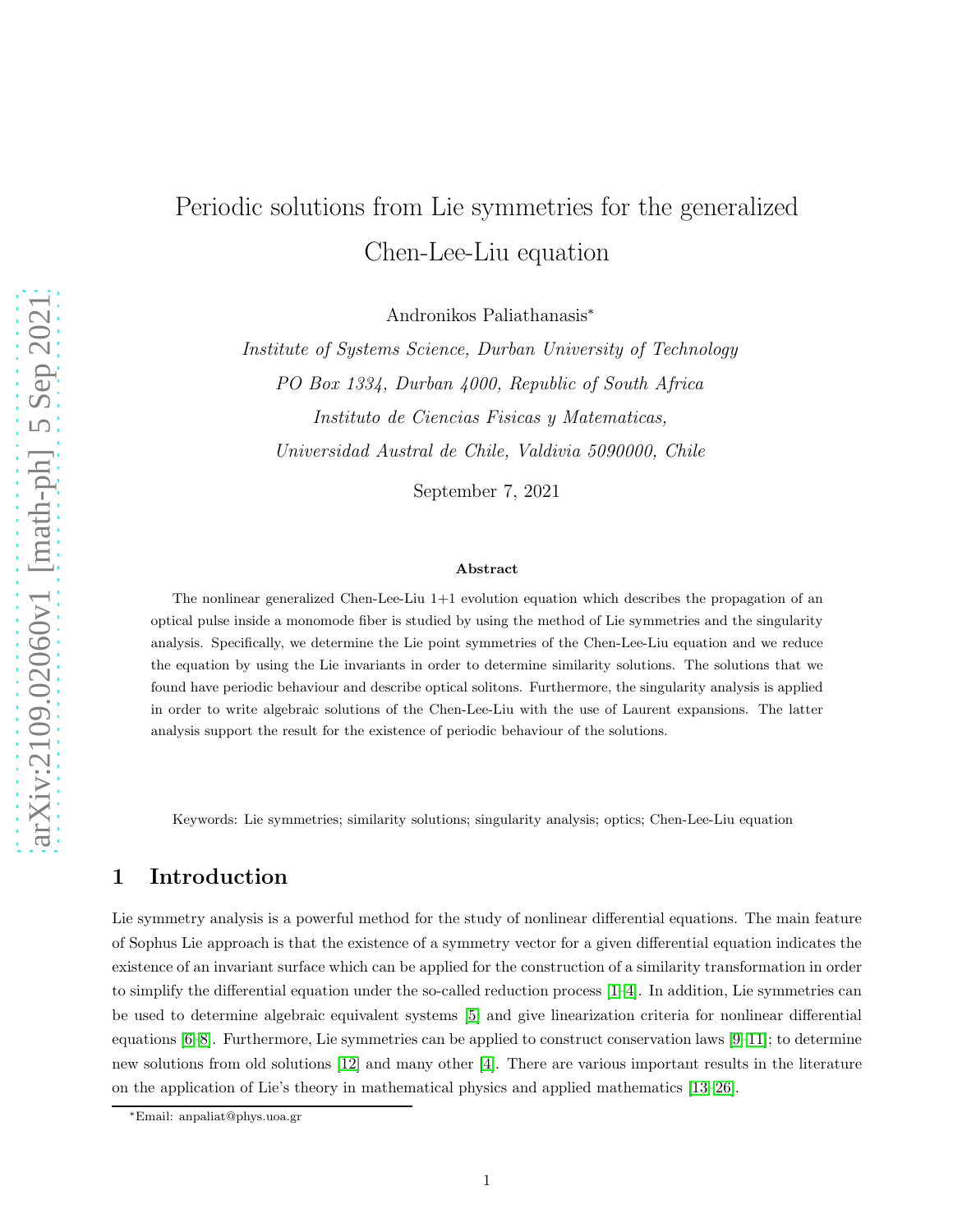On the other hand, singularity analysis is an alternative way to study the integrability of nonlinear differential equations The main requirement for the singularity analysis is the existence of movable singularities in the differential equation. Singularity analysis is associated with the French school led by Painlevé  $[27–29]$  $[27–29]$  and their approach was actually inspired by the successful application to the determination of the third integrable case of Euler's equations for a spinning top by Kowalevskaya [\[30\]](#page-12-10). For modern approaches of the singularity analysis we refer the reader in [\[31–](#page-12-11)[34\]](#page-13-0) and references therein, while some applications on partial differential equations can be found in [\[35](#page-13-1)[–37\]](#page-13-2).

In this work we are interesting on the determination of exact and analytic solutions for the generalized Chen-Lee-Liu equation (gCLL) is [\[38\]](#page-13-3)

<span id="page-1-0"></span>
$$
iq_{t} + \frac{1}{2}q_{xx} - |q|^{2} q + i\delta |q|^{2} q_{x} = 0,
$$
\n(1)

with the application of the Lie's theory and of the singularity analysis. Equation [\(1\)](#page-1-0) under the Madelung transformation  $q(t, x) = \rho(t, x) \exp(i \int u(t, x') dx')$  the latter equation can be written as the following system of evolution equations

<span id="page-1-1"></span>
$$
\rho_t + \left(\rho u + \frac{1}{2}\delta\rho^2\right)_x = 0, \tag{2}
$$

$$
u_t + uu_x + \rho_x + \delta \left(\rho u\right)_x + \left(\frac{\rho_x^2}{8\rho^2} - \frac{\rho_{xx}}{4\rho}\right)_x = 0, \tag{3}
$$

in which  $\rho(t, x)$  is the intensity variable and chirp variables, while the positive parameter  $\delta$  is associated with the self-steepening phenomena [\[39\]](#page-13-4). The nonlinear evolution equation, has been proposed for the description of an optical pulse inside a monomode fiber. For other applications of the equation [\(1\)](#page-1-0) we refer the reader in [\[40\]](#page-13-5). The solitons provided by the gCLL equation has been found to be essential for the description of phenomena in optical fiber theory [\[38,](#page-13-3) [41](#page-13-6)[–43\]](#page-13-7), while some experimental evidences are presented in [\[44\]](#page-13-8),

In the following Sections we determine the Lie point symmetries for the real function system [\(2\)](#page-1-1), [\(3\)](#page-1-1). For the admitted Lie point symmetries we constructed the algebraic structure and we find the one-dimensional optimal system. Moreover, we find all possible similarity transformations which are used to reduce the differential equation and write the equivalent system. We find four independent similarity solutions. In particular, we determine static solutions, stationary solutions, travel-wave solutions and scaling solutions. We observe that the solution are periodic in the similarity variables which indicate the existence of kink solutions in the original variables. Furthermore, we apply the singularity analysis such that to write the analytic solution of the resulting system with the use of Laurent expansions. While the original system [\(2\)](#page-1-1), [\(3\)](#page-1-1) is investigated if possess the Painlevé property. At this point it is important to mention some previous studies of Lie's theory on optical physics [\[45–](#page-13-9)[47\]](#page-13-10), while only recently the algebraic properties of the Chen-Lee-Liu were studied in [\[48\]](#page-13-11). The plan of the paper is as follows.

In Section [2,](#page-2-0) we determine the Lie symmetries and the similarity transformations for the gCLL equations, while we construct the similarity solutions. In Section [3](#page-8-0) we show that the gCLL equation possess the Painlevé property and we write the generic solution by using a Right Painlev´e Series. Finally, in Section [4](#page-8-1) we discuss our results and we draw our conclusions. In Appendices [A,](#page-10-0) [B](#page-11-2) and [C](#page-11-3) we present the main mathematical theory of the tools that are applied in this work.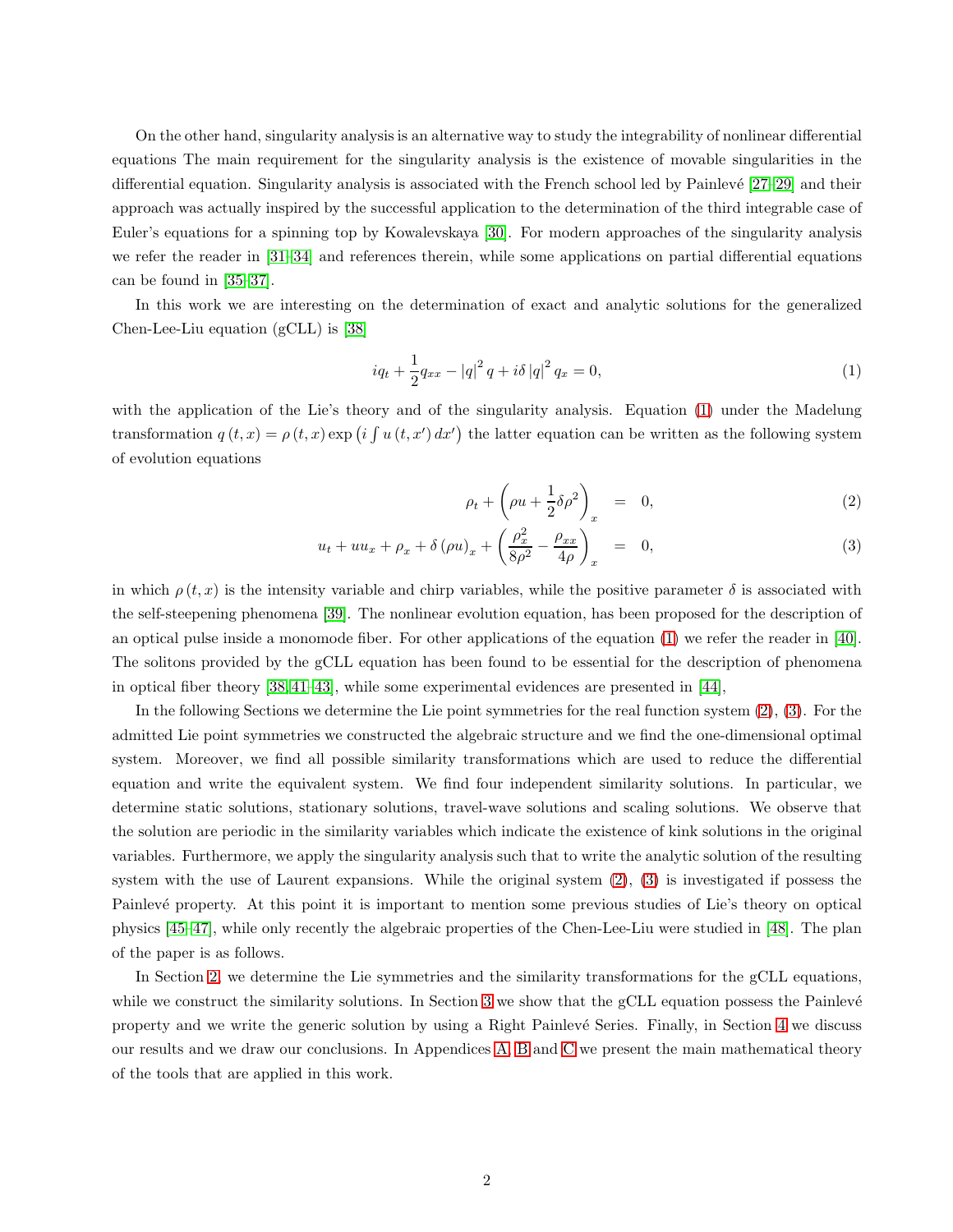<span id="page-2-1"></span>

| $\left[ {{\bf{X}}_I,{\bf{X}}_J} \right]$ | $\mathbf{X}_1$      | $\mathbf{X}_2$ | $\mathbf{X}_3$ |
|------------------------------------------|---------------------|----------------|----------------|
| $\mathbf{X}_1$                           |                     | $^{(1)}$       | $2X_1 - X_2$   |
| $\mathbf{X}_2$                           |                     |                | $X_2$          |
| $\mathbf{X}_3$                           | $-2X_1+X_2$ $-2X_2$ |                |                |

Table 1: Commutators of the admitted Lie symmetries

<span id="page-2-2"></span>

| Table 2: Adjoint representation of the admitted Lie algebra |                                                                                                                                             |                |                                                   |  |
|-------------------------------------------------------------|---------------------------------------------------------------------------------------------------------------------------------------------|----------------|---------------------------------------------------|--|
| $Ad\left(e^{(\varepsilon {\bf X}_i)}\right) {\bf X}_i$      | $\mathbf{X}_1$                                                                                                                              | $\mathbf{X}_2$ | $\mathbf{X}_3$                                    |  |
| $\mathbf{X}_1$                                              | $X_1$                                                                                                                                       | $X_2$          | $2\varepsilon \delta X_1 - \varepsilon X_2 + X_3$ |  |
| $\mathbf{X}_2$                                              | $X_1$                                                                                                                                       | $X_2$          | $\varepsilon \delta X_2 + X_3$                    |  |
| $\mathbf{X}_3$                                              | $e^{-2\delta \varepsilon} X_1 - \frac{e^{-\delta \varepsilon} (e^{-\delta \varepsilon} - 1)}{\delta} X_2 \quad e^{-\delta \varepsilon} X_2$ |                | $X_3$                                             |  |

## <span id="page-2-0"></span>2 Lie symmetries and similarity transformations

For the system of the 1+1 evolution partial differential equations [\(2\)](#page-1-1), [\(3\)](#page-1-1) we apply the Lie theory in order to determine the generator [\[1,](#page-11-0) [2,](#page-11-4) [4\]](#page-11-1)

$$
X = \xi^{t} (t, x, \rho, u) \partial_{t} + \xi^{x} (t, x, \rho, u) \partial_{x} + \eta^{\rho} (t, x, \rho, u) \partial_{\rho} + \eta^{u} (t, x, \rho, u) \partial_{u}, \tag{4}
$$

of the infinitesimal one parameter point transformation

$$
t' = t + \varepsilon \xi^{t} (t, x, \rho, u) , x' = x + \varepsilon \xi^{x} (t, x, \rho, u) , \qquad (5)
$$

$$
\rho' = \rho + \varepsilon \eta^{\rho} (t, x, \rho, u) , u' = u + \varepsilon \eta^{u} (t, x, \rho, u) ,
$$
\n(6)

which keeps invariant the system [\(2\)](#page-1-1), [\(3\)](#page-1-1).

The possible generators are derived to be the following three

$$
X_1 = \partial_t, \ X_2 = \partial_x \text{ and } X_3 = 2t\partial_t + (\delta x - t)\partial_x - \rho\partial_\rho - (1 + u\delta)\partial_u.
$$
 (7)

The latter Lie point symmetries form the  $A_{3,2}$  Lie algebra in the Morozov-Mubarakzyanov Classification Scheme [\[49](#page-13-12)[–52\]](#page-13-13). The commutators and the adjoint representation of the admitted Lie point symmetries are presented in Tables [1](#page-2-1) and [2.](#page-2-2)

In order to proceed with the derivation of all the possible independent similarity transformations which reduce the system [\(2\)](#page-1-1), [\(3\)](#page-1-1) we should determine the one-dimensional optimal system. Straightforward, from Table [2](#page-2-2) we find the one-dimensional optimal system [\[3\]](#page-11-5)

$$
\{X_1\}, \ \{X_2\}, \ \{X_1 + \alpha X_2\} \ \text{and} \ \{X_3\} \,. \tag{8}
$$

Thus we continue our analysis by applying the Lie point symmetries in order to reduce the system of partial differential equations [\(2\)](#page-1-1), [\(3\)](#page-1-1) into a system of ordinary differential equations.

### 2.1 Similarity transformations

We proceed with the application of the similarity transformations.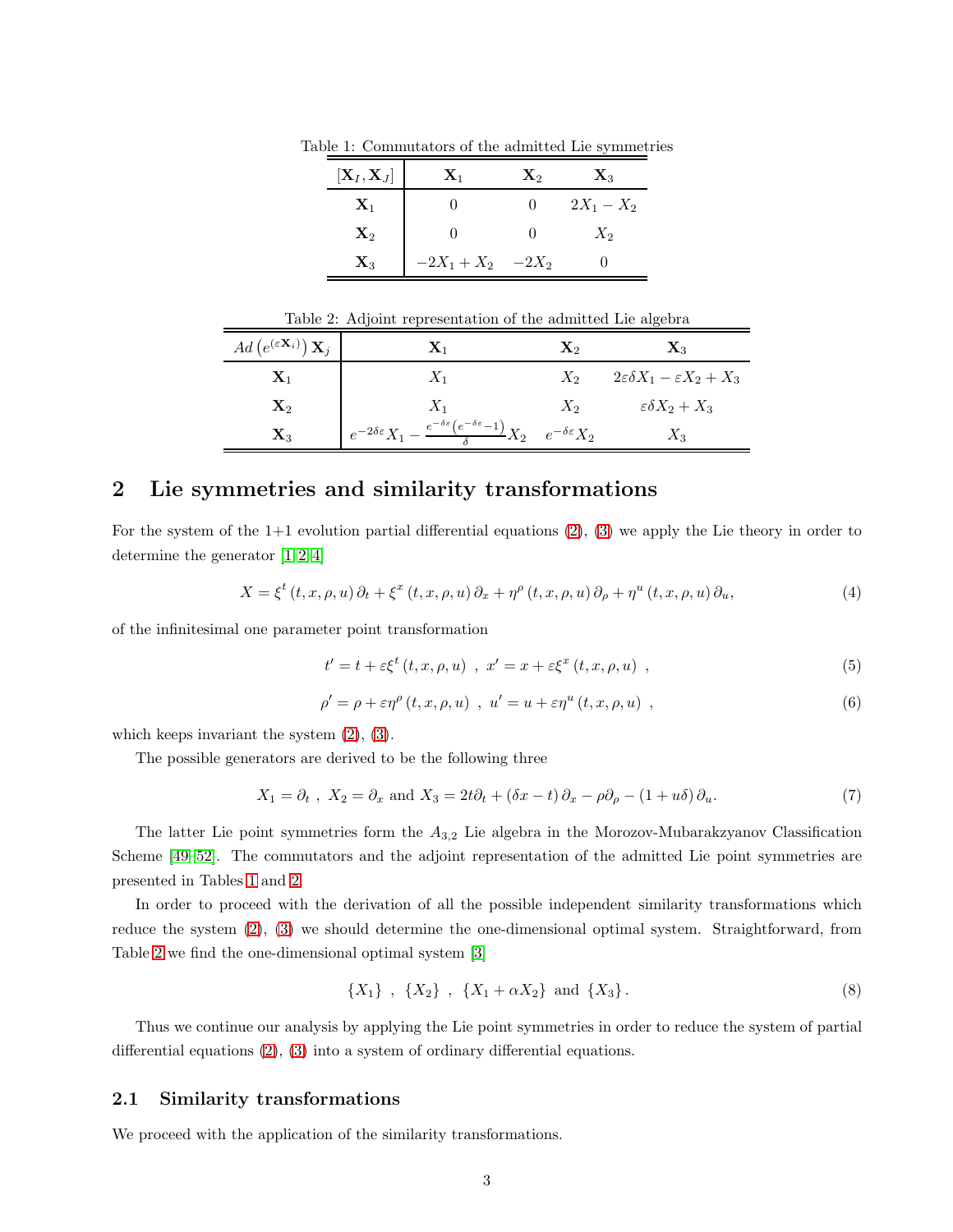#### 2.1.1 Lie symmetry  $X_1$

The application of the Lie point symmetry  $X_1$  leads to the static solution  $u = u(t)$ ,  $\rho = \rho(t)$  where the reduced equations are determined to be

$$
\left(\rho u + \frac{1}{2}\delta\rho^2\right)_{,x} = 0\tag{9}
$$

<span id="page-3-0"></span>
$$
uu_x + \rho_x + \delta(\rho u)_x + \left(\frac{\rho_x^2}{8\rho^2} - \frac{\rho_{xx}}{4\rho}\right)_x = 0,
$$
\n(10)

or equivalently

$$
\rho u + \frac{1}{2}\delta \rho^2 = c_1,\tag{11}
$$

<span id="page-3-1"></span>
$$
\frac{1}{2}u^2 + \rho + \delta(\rho u) + \left(\frac{\rho_x^2}{8\rho^2} - \frac{\rho_{xx}}{4\rho}\right) = c_2 ,
$$
\n(12)

where now  $c_1$ ,  $c_2$  are two integration constants.

Hence, from [\(10\)](#page-3-0) it follows

$$
u = -\frac{1}{2}\delta\rho^2 + \frac{c_1}{\rho},
$$
\n(13)

that is, equation [\(12\)](#page-3-1) reads

<span id="page-3-2"></span>
$$
\varrho_{xx} + \frac{3}{4}\delta^2 \varrho^5 - 2\varrho^3 + C_2 \varrho - \frac{c_1^2}{\varrho^3} = 0 , \qquad (14)
$$

where  $\rho = \rho^2(x)$  and  $C_2 = \left(\frac{c_2}{2} - \delta c_1\right)$ .

Equation [\(14\)](#page-3-2) admits one Lie point symmetry, the vector field  $X_2$ , which is a reduced symmetry vector. Moreover, equation [\(14\)](#page-3-2) can be integrated by quadratures, that is

$$
\frac{1}{2} \left(\varrho_x\right)^2 - \frac{\delta}{8} \varrho^6 - \frac{1}{4} \varrho^4 + \frac{1}{2} \left(\frac{c_2}{2} - \delta c_1\right) \varrho^2 + \frac{c_1^2}{2\varrho^2} = c_3 \;, \tag{15}
$$

where  $c_3$  is a third integration constant.

In Fig. [1](#page-4-0) we present the phase portrait of equation [\(14\)](#page-3-2) from where it is clear that there are attractors in the dynamical system which provide a periodic behaviour.

In order to write the analytic solution of equation [\(14\)](#page-3-2) and understand the periodic behaviour of the solution, we apply the singularity analysis. Specifically we apply the ARS algorithm. We search for the singular behaviour  $\varrho(x) = \varrho_0 x^p$  from where we follows that the leading-order behaviour has  $p = -\frac{1}{2}$  and  $(\varrho_0)^2 = \pm \frac{i}{\delta}$ , it is clear from here that a periodic behaviour will follow.

The second step of the ARS algorithms is the determination of the resonances, we do that by replacing  $\varrho(x)$  =  $\varrho_0 x^{-\frac{1}{2}} + mx^{-\frac{1}{2}+S}$  in [\(14\)](#page-3-2) and linearize around  $m = 0$ , it follows the algebraic equation  $(S + 1)(S - 3) = 0$ , which gives the resonances  $S = -1$  and  $S = 3$ .

Finally we write the Laurent expansion

$$
\varrho(x) = \varrho_0 x^{-\frac{1}{2}} + \varrho_1 x^{\frac{1}{2}} + \varrho_2 x^{\frac{3}{2}} + \dots \,, \tag{16}
$$

from where we test that it is a solution of equation [\(12\)](#page-3-1) with integration constant the  $\varrho_3$  and

$$
\left(\varrho_{0}\right)^{2} = \pm \frac{i}{\delta} \; , \; \varrho_{1} = -\frac{\left(-1\right)^{\frac{3}{4}}}{2\delta^{\frac{3}{2}}} \; , \; \varrho_{2} = -\frac{\left(-1\right)^{1/4}\left(9 - 8\bar{C}_{2}\delta\right)}{24\delta^{\frac{5}{2}}}, \; \ldots \; .
$$

We remark that the second integration constant is the position of the singularity  $x_0$ .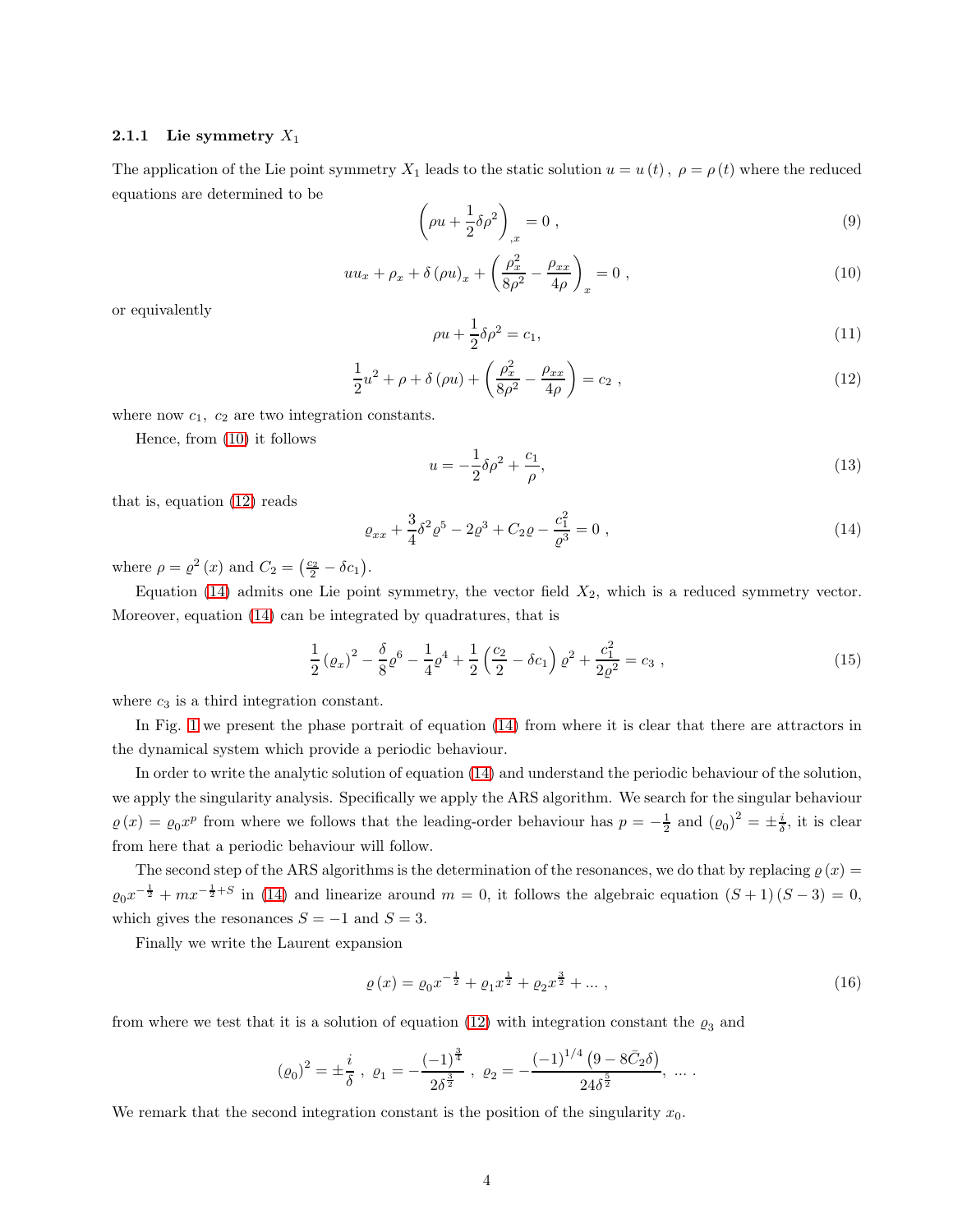

<span id="page-4-0"></span>Figure 1: Phase portrait for equation [\(14\)](#page-3-2) for various values of the free parameters  $\{\delta, c_1, C_2\}$ .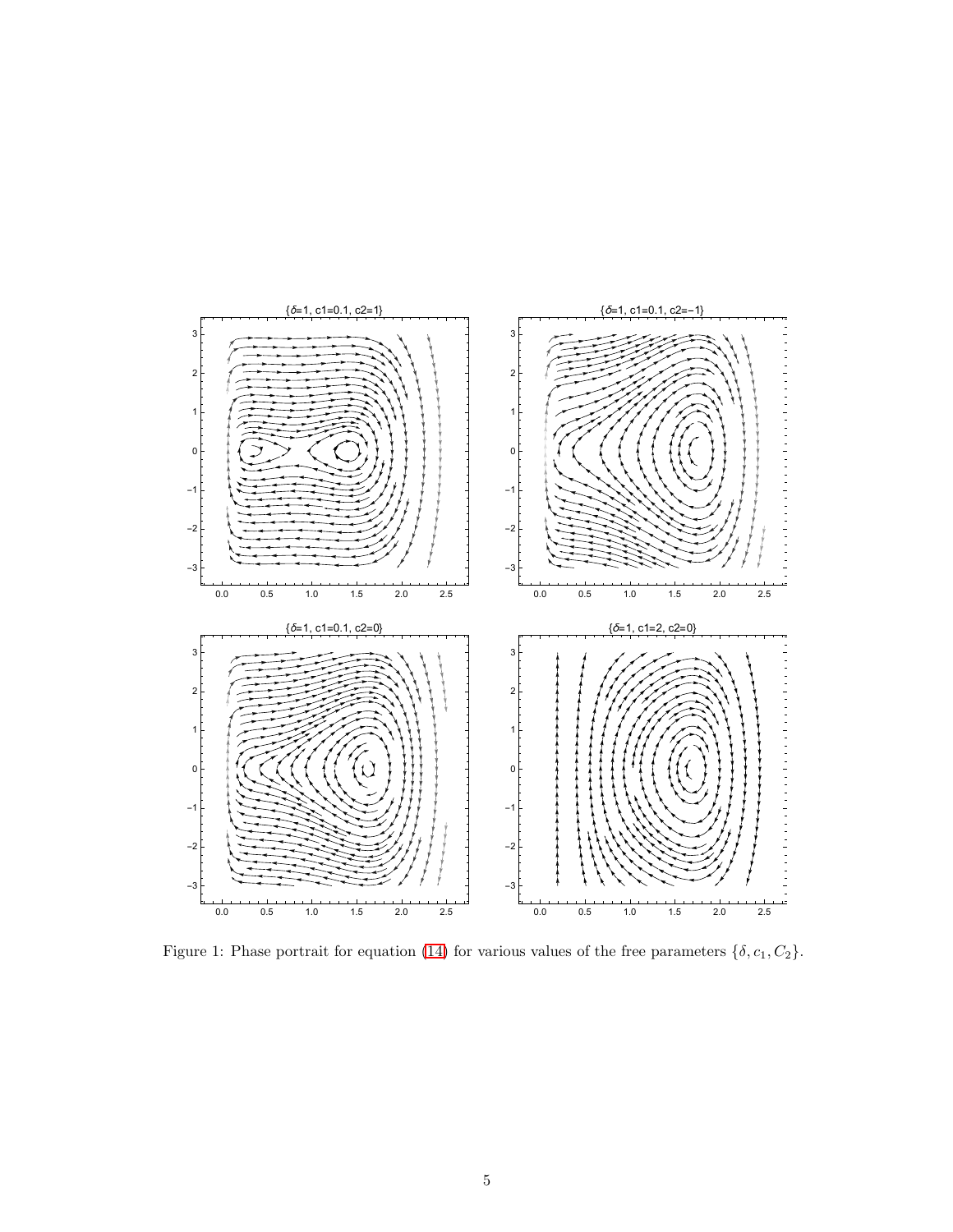#### 2.1.2 Lie symmetry  $X_2$

Reduction with respect to the vector field  $X_2$  provides the stationary solutions  $u = u(t)$ ,  $\rho = \rho(t)$  where  $u_t = 0$ and  $\rho_t = 0$ , that is  $u(t, x) = u_0$ ,  $\rho(t, x) = u_0$ .

#### 2.1.3 Lie symmetry  $X_1 + \alpha X_2$

The application of the Lie symmetry vector  $X_1 + \alpha X_2$  provides a travel-wave solution. Indeed we find  $u =$  $u(z)$ ,  $\rho = \varrho^2(z)$  with  $z = x - \alpha t$ , where now the reduced system is

<span id="page-5-0"></span>
$$
(u - \alpha) \varrho^2 + \frac{1}{2} \delta \varrho^4 = c_1 , \qquad (17)
$$

<span id="page-5-1"></span>
$$
\varrho_{zz} + 2\left(\alpha - \delta\varrho^2\right)\rho u - u^2\varrho - \varrho^3 + c_2\varrho = 0\;, \tag{18}
$$

where  $c_1$ ,  $c_2$  are two integration constants.

With the use of [\(17\)](#page-5-0), equation [\(18\)](#page-5-1) reads as

<span id="page-5-2"></span>
$$
\varrho_{zz} + \frac{3}{4}\delta^2 \varrho^5 - 2(1+\alpha\delta)\varrho^3 + \bar{C}_2\varrho - \frac{c_1^2}{\varrho^3} = 0 , \qquad (19)
$$

with  $\bar{C}_2 = (c_2 - \alpha - \delta c_1).$ 

Equation [\(19\)](#page-5-2) is of the form of the static solution [\(14\)](#page-3-2) and can be integrated by quadratures, the only main difference is the coefficient of the  $\varrho^3$ , where now it is  $(1+\alpha\delta)$ . The latter quantity can be positive or negative, either if the travel wave travel of the left to the right or from the right to the left.

In Fig. [2](#page-6-0) we present the phase portrait for the equation [\(19\)](#page-5-2) and  $(1 + \alpha \delta) < 0$ , specifically for  $(1 + \alpha \delta) = -1$ , and for the rest of the constants to have the same values as in Fig. [1.](#page-4-0) Again we observe a similar behaviour and the existence of periodic solutions which correspond to travel-wave solutions.

As in the case of the static solution, the application of the singularity analysis provides the analytic solution expressed by the Laurent expansion

$$
\varrho(x) = \varrho_0 x^{-\frac{1}{2}} + \varrho_1 x^{\frac{1}{2}} + \varrho_2 x^{\frac{3}{2}} + \dots \,, \tag{20}
$$

where now

$$
(\varrho_0)^2 = \pm \frac{i}{\delta} , \ \varrho_1 = -\frac{(-1)^{\frac{3}{4}}}{2\delta^{\frac{3}{2}}} (1 + \alpha \delta) , \ \varrho_2 = -\frac{(-1)^{1/4} \left(9 \left(1 + \alpha \delta\right)^2 - 8 \bar{C}_2 \delta\right)}{24\delta^{\frac{5}{2}}}, \ \dots \tag{21}
$$

and  $\varrho_3$  is an arbitrary constant.

In Fig. [3](#page-7-0) we present the numerical solution of [\(19\)](#page-5-2) where we observe the existence of travel-waves, i.e. a kink solutions, for the gCLL equation.

## 2.1.4 Lie symmetry  $X_3$

We proceed with the application of the similarity transformation provided by the scaling symmetry  $X_3$ . The similarity transformation is

$$
u(t,x) = -\frac{1}{\delta} + \frac{1}{\sqrt{t}}U(\sigma) , \ \rho(t,x) = \frac{1}{\sqrt{t}}R^2(\sigma) \text{ with } \sigma = \left(\frac{x}{\sqrt{t}} + \frac{\sqrt{t}}{\delta}\right). \tag{22}
$$

Therefore, the reduced system after the application of the latter similarity transformation is derived to be

$$
2RU - \sigma R + \delta R^2 = c_1,\tag{23}
$$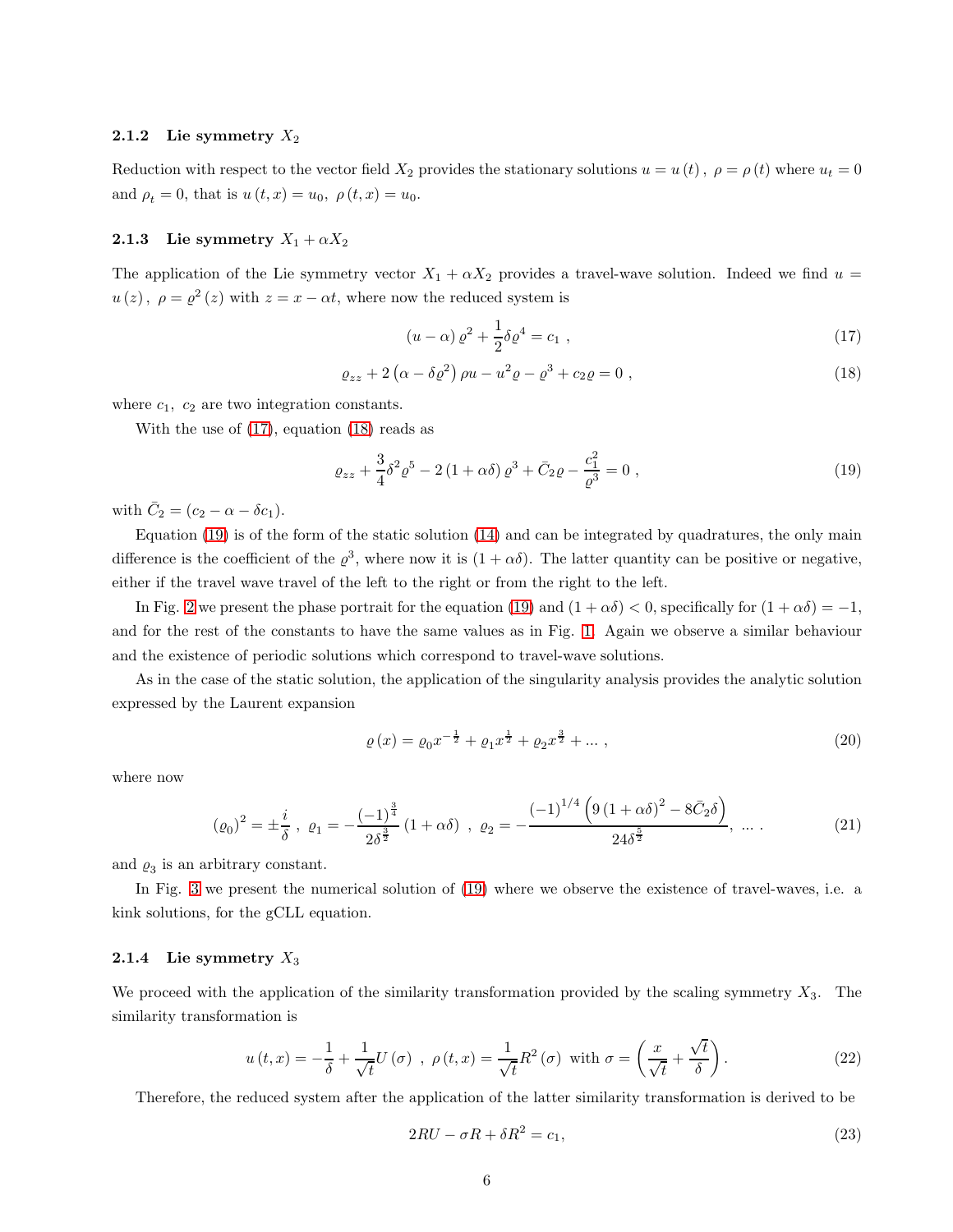

<span id="page-6-0"></span>Figure 2: Phase portrait for equation [\(19\)](#page-5-2) for various values of the free parameters  $\{\delta, c_1, \bar{C}_2\}$  and  $(1 + \alpha \delta) = -1$ .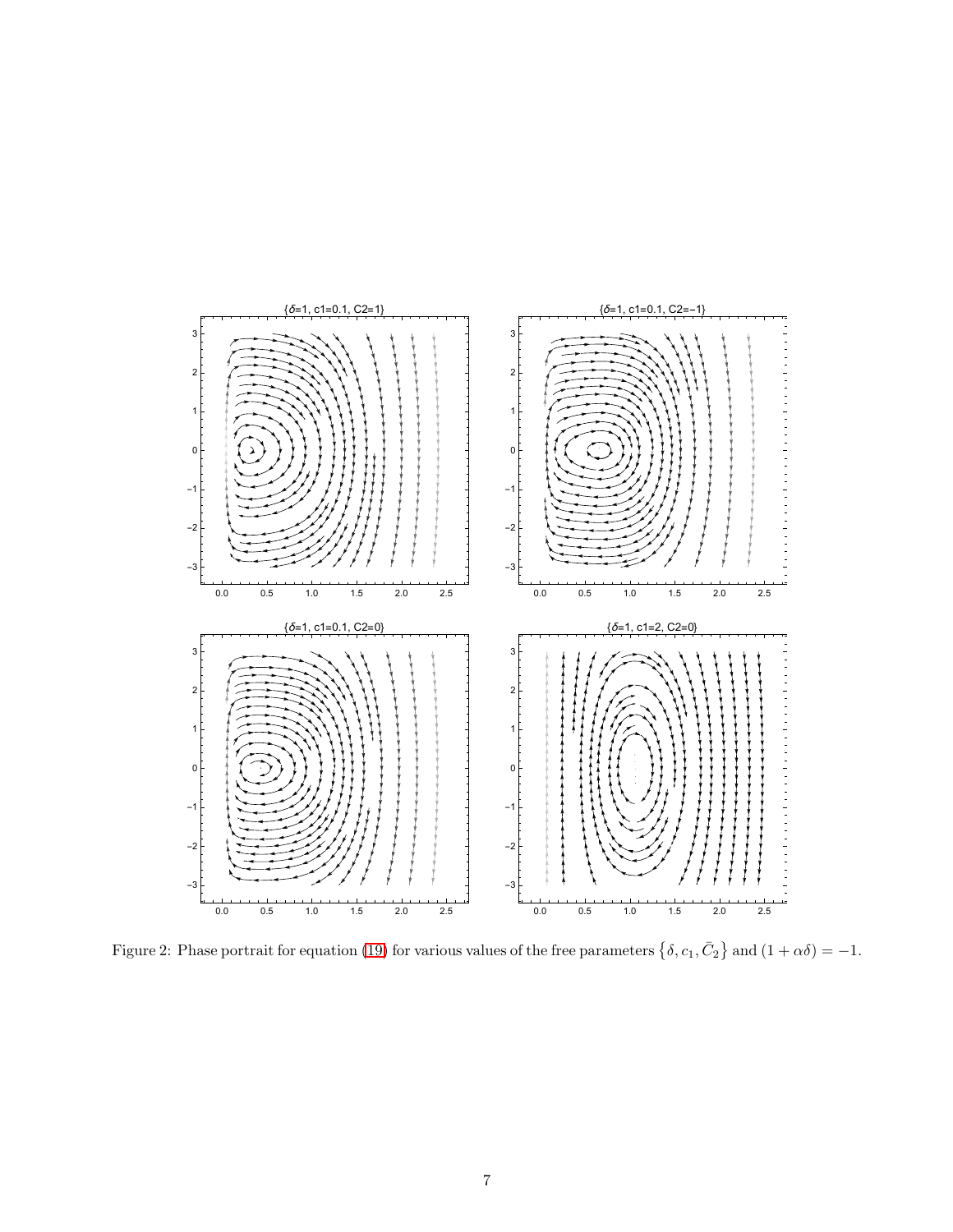

<span id="page-7-0"></span>Figure 3: Numerical simulation of equation [\(25\)](#page-8-2) for various values of the free parameters  $\{c_1, C_2, (1 + \alpha \delta)\}$ and initial conditions  $\rho(0) = 1$  and  $\rho_z(0) = 0$ . The plots of the first row are for (left to right)  ${1, 1, 0.5}$ ,  ${1, 1, 1}$ ,  ${1, 1, 3}$ , the plots of the second row are for  ${2, 0, 0.5}$ ,  ${2, 0, 1}$ ,  ${2, 0, 3}$  and the plots of the third row are for  $\{0.1, 0.1, 0.5\}$ ,  $\{0.1, 0.1, 1\}$  and  $\{0.1, 0.1, 3\}$ .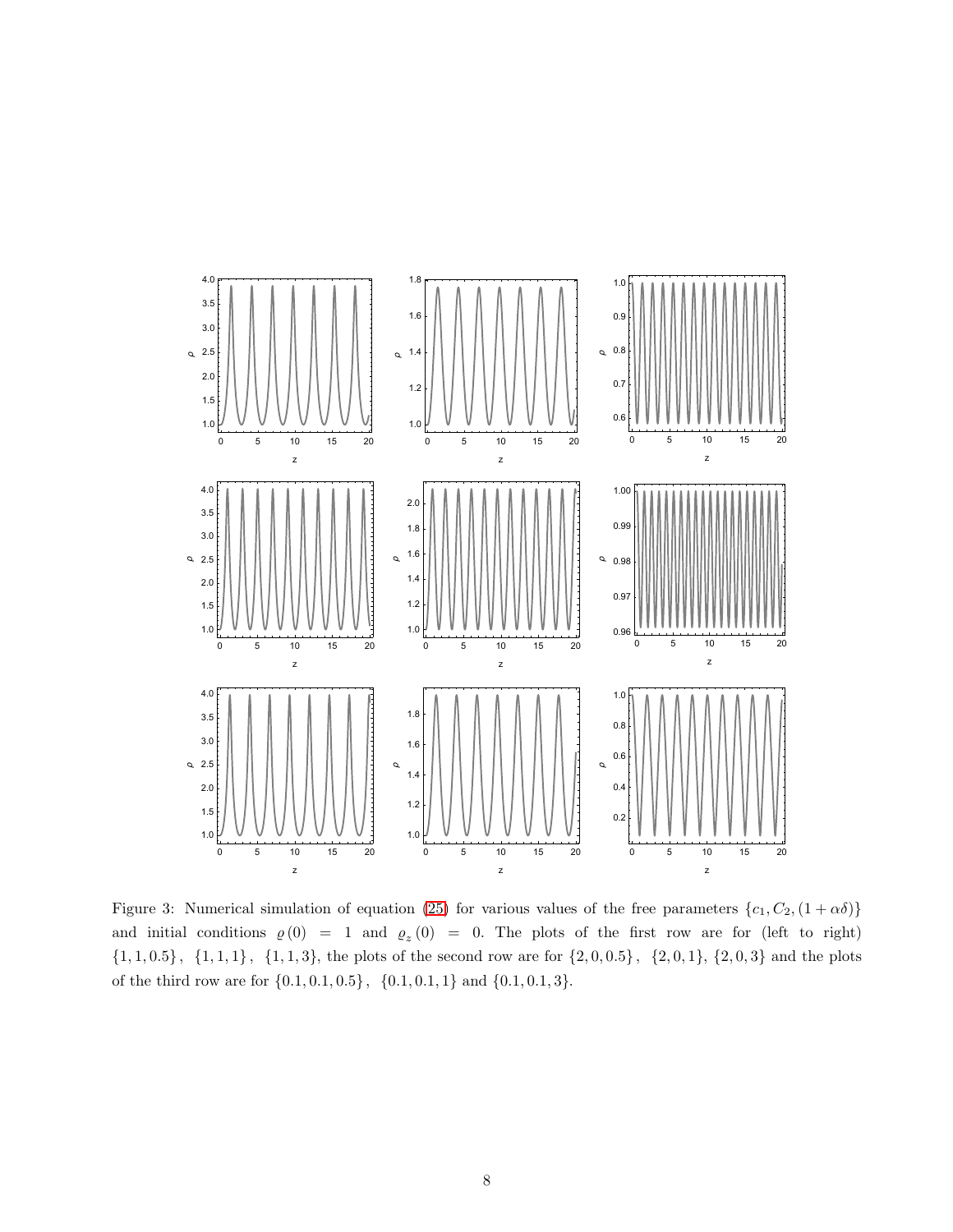$$
R_{\sigma\sigma} - U^2 R + \left(\sigma - 2\delta R^2\right) U R + c_2 R = 0,\tag{24}
$$

where  $c_1$ ,  $c_2$  are two integration constants.

Therefore, we end with only one differential equation

<span id="page-8-2"></span>
$$
R_{\sigma\sigma} + \frac{3}{4}\delta^2 R^5 - 2(1+\alpha\delta)R^3 + \left(C_2 + \frac{\sigma^2}{4}\right)R - \frac{c_1^2}{R^3} = 0\tag{25}
$$

where now  $C_2 = \left(\frac{c_2}{2} - \delta c_1\right)$ . The main difference with the previous reduction is that the coefficient of the linear term is not a constant.

Easily, we observe that the resulting solution is again periodic solution but in this case around a central which moves. In Fig. [4](#page-9-0) we present numerical simulation for equation [\(25\)](#page-8-2) for the initial condition  $R(0)$  = 1,  $R_{\sigma}(0) = 0$  and for various values of the free parameters  $\{c_1, C_2, (1 + \alpha \delta)\}\$ , from the figures it is clear the periodic behaviour of the scaling solution, that is nothing else than a kink solution.

For small values of  $R$ , the dominant terms are the

$$
R_{\sigma\sigma} + \left(C_2 + \frac{\sigma^2}{4}\right)R - \frac{c_1^2}{R^3} = 0\tag{26}
$$

<span id="page-8-0"></span>which is nothing else than the Ermakov-Pinney equation [\[58–](#page-13-14)[60\]](#page-14-0).

# 3 Singularity analysis

Let us now apply the ARS algorithm to study if the system  $(2)$ ,  $(3)$  possess the Painlevé property.

In order to determine the singular behaviour we replace in  $(2)$ ,  $(3)$  the following expression

$$
\rho(t,x) = \rho_0(t,x) \phi(t,x)^p , u(t,x) = u_0(t,x) \phi(t,x)^q
$$

where  $\phi(t, x)$  is a singular function. Hence, it follows that the leading order terms provide  $\{p, q\} = (-1, -1)$ , where

$$
\rho_0(t,x) = -\frac{1}{\delta^2} \phi_x^2 \ , \ u_0(t,x) = -\frac{1}{4} \phi_x^2.
$$

For the second step of the ARS algorithm, we determine the resonances which are  $\{s_1, s_2, s_3, s_4\} = \{-1, 2, 2, 3\}$ from where we conclude that the solution is given by Right Painlevé Series. Indeed the solutions is expressed as

$$
\rho(t,x) = \rho_0(t,x) \phi(t,x)^{-1} + \rho_1(t,x) + \rho_2(t,x) \phi(t,x) + \rho_3(t,x) \phi(t,x)^3 + \dots,
$$
\n(27)

$$
u(t,x) = u_0(t,x) \phi(t,x)^{-1} + u_1(t,x) + u_2(t,x) \phi(t,x) + u_3(t,x) \phi(t,x)^3 + \dots
$$
 (28)

where the consistency test gives that functions  $\rho_2(t, x)$ ,  $\rho_3(t, x)$  and  $u_2(t, x)$  are arbitrary.

We conclude that the generalized Chen-Lee-Liu equation possess the Painlevé property and its solution is expressed by Right Laurent expansions. The latter expressions can describe Kink solutions for specific initial conditions.

## <span id="page-8-1"></span>4 Conclusion

In this work we determined exact and analytic periodic solutions for the gCLL equation with the use of Lie symmetries. The gCLL equation admits a three-dimensional Lie algebra, which leads to four different similarity transformations. In particular we found static, stationary, travel-wave and scaling similarity solutions.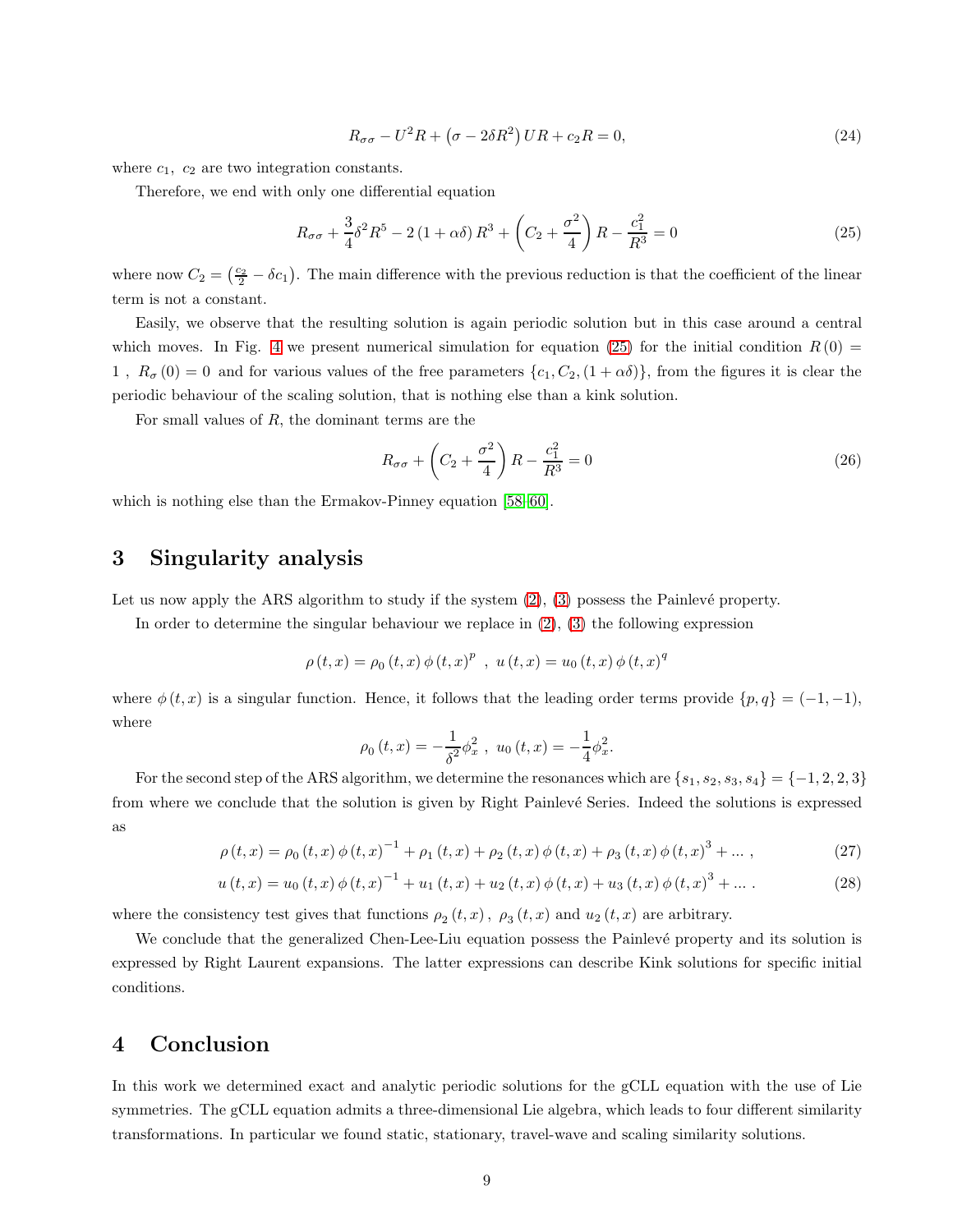

<span id="page-9-0"></span>Figure 4: Numerical simulation of equation [\(25\)](#page-8-2) for various values of the free parameters  $\{c_1, C_2, (1 + \alpha \delta)\}$ and initial conditions  $R(0) = 1$  and  $R_{\sigma}(0) = 0$ . The plots of the first row are for (left to right)  ${1, 1, 0.5}, {1, 1, 1}, {1, 1, 3},$  the plots of the second row are for  ${2, 0, 0.5}, {2, 0, 1}, {2, 0, 3}$  and the plots of the third row are for  $\{0.1, 0.1, 0.5\}$ ,  $\{0.1, 0.1, 1\}$  and  $\{0.1, 0.1, 3\}$ .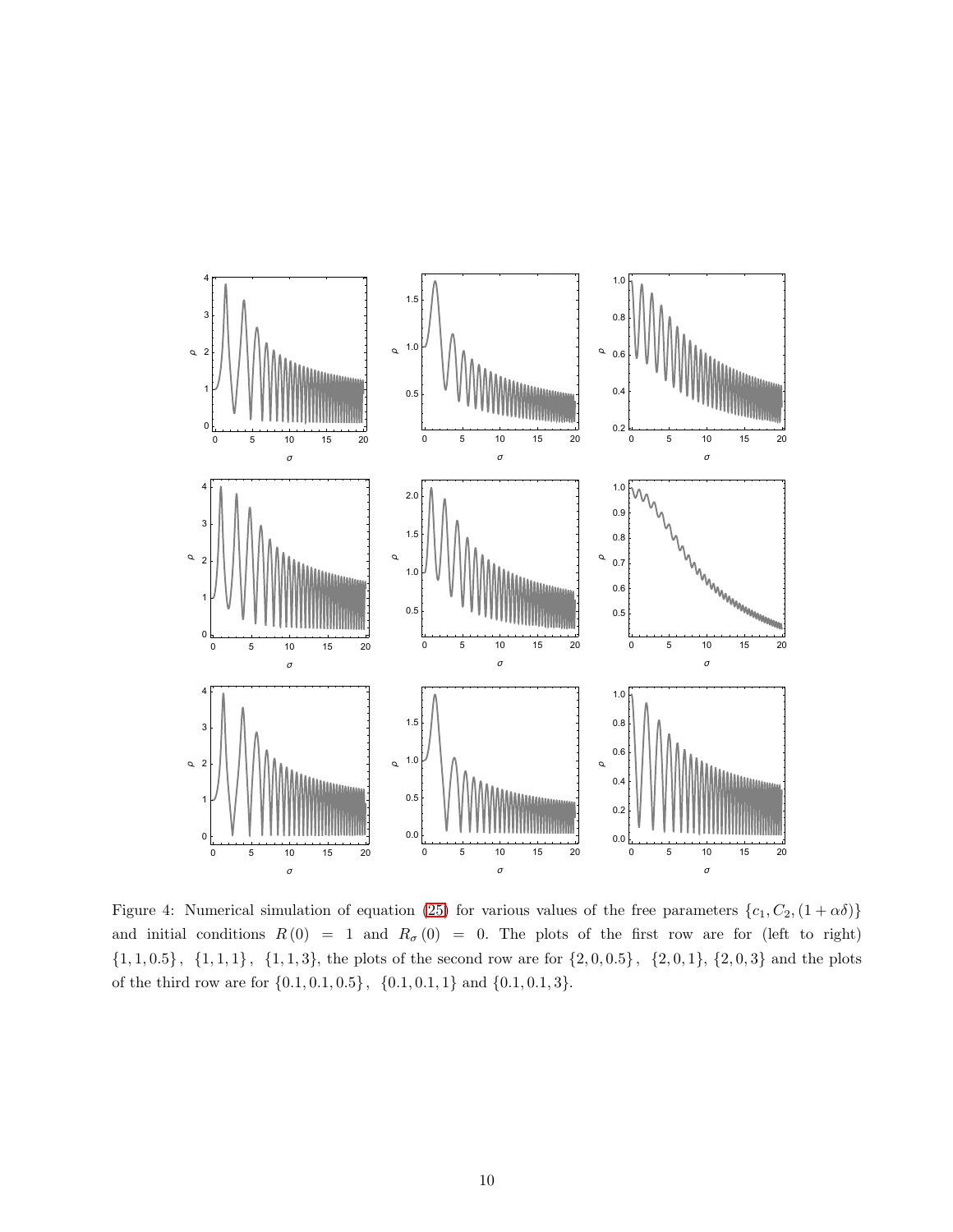Except from the stationary solution, which is not of interest, the other solutions are periodic solutions. It is interesting that in all cases for small values of the intensity variable  $\rho(t, x)$  the gCLL is reduced to the Ermakov-Pinney equation, which is a well-known integrable system.

Moreover, we investigated if the gCLL possess the Painlevé property, for that we applied the ARS algorithm where we were able to write the analytic solution of the gCLL with the use of Right Painlevé Series.

The periodic solutions, provided by the similarity transformations, are direct related with the existence of dark and bright solitons for the nonlinear differential equation [\[61–](#page-14-1)[63\]](#page-14-2). Optical solitons are exact solutions of mathematical models with direct applications in the information transfer in optical fibers [\[64\]](#page-14-3). As far the results or our analysis, are concerned, the travel-wave solution which was found before for the gCLL describes a 1-soliton solution known as kink solution. Furthermore, the scaling solution is also a kink solution, where now the amplitude of the oscillation is not a constant.

The determination of these new kink solutions is essential for the physical viability of the model. A study of the properties of the kink solutions and their real world applications extends the scopus of this study and will be performed in a future study.

# <span id="page-10-0"></span>A Lie symmetries

We briefly discuss the main definition and algorithm for the determination of Lie point symmetries. Consider the one-dimensional parameter point transformation

$$
\bar{x}^k = x^k + \epsilon \xi^i \left( x^k, u \right),\tag{29}
$$

$$
\bar{\eta} = \eta + \epsilon \eta \left( x^k, u \right). \tag{30}
$$

with generator  $X = \xi^i(x^k, u) \partial_i + \eta(x^k, u) \partial_u$ , then the differential equation  $\mathbf{H}(x^k, u, u_i, u_{ij}, ..., u_{i_1 i_2 ... i_n})$  is invariant under the action of the one parameter point transformation if and only if

$$
\lim_{\varepsilon \to 0} \frac{\bar{\mathbf{H}}\left(\bar{x}^k, \bar{u}, \bar{u}_i, \bar{u}_{ij}, \dots, \bar{u}_{i_1 i_2 \dots i_n}\right) - \mathbf{H}\left(x^k, u, u_i, u_{ij}, \dots, u_{i_1 i_2 \dots i_n}\right)}{\varepsilon} = 0,
$$

or equivalently, if there exists a function  $\lambda$  such that the following condition to be true [\[1,](#page-11-0) [2,](#page-11-4) [4\]](#page-11-1)

$$
X^{[n]} \mathbf{H} - \lambda \mathbf{H} = \mathbf{0} \tag{31}
$$

where  $X^{[n]}$  is called the n-th prolongation/extension of X in the jet-space defined as

$$
X^{[n]} = X + \left(D_i \eta - u_{,k} D_i \xi^k\right) \partial_{u_i} + \left(D_i \eta_j^{[i]} - u_{jk} D_i \xi^k\right) \partial_{u_{ij}} + \dots + \left(D_i \eta_{i_1 i_2 \dots i_{n-1}}^{[i]} - u_{i_1 i_2 \dots k} D_{i_n} \xi^k\right) \partial_{u_{i_1 i_2 \dots i_n}}. (32)
$$

If X is a symmetry vector for the differential equation  $H$ , then we can always find a coordinate transformation such that the symmetry vector to be written in the canonical coordinates, i.e.  $X = \partial_{x^n}$ , where the differential equation is

$$
\mathbf{H} = \mathbf{H}\left(x^{\mu}, u, u_{i}, u_{ij}, ..., u_{i_{1}i_{2}...i_{n}}\right) , \ \mu \neq n,
$$

clear from the last expression it follows  $\partial_{x^{\mu}} H = 0$ . The coordinate transformation which leads to the canonical coordinates it is called similarity transformation and it is mainly applied for the reduction of the differential equation,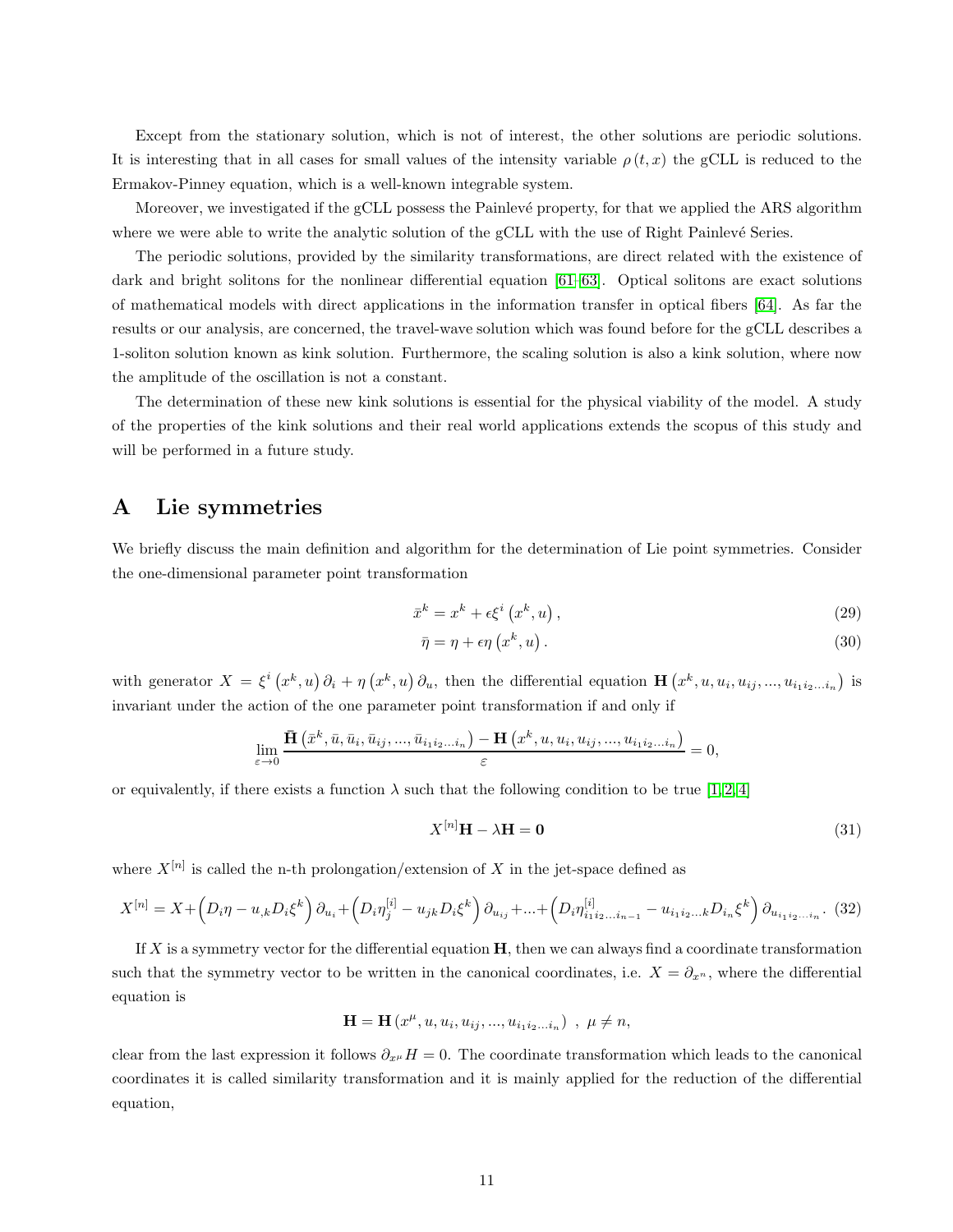## <span id="page-11-2"></span>B One-dimensional optimal system

Let a given differential equation admit as Lie symmetries the elements  $\{X_1, X_2, \ldots X_n\}$  of the *n*-dimensional Lie algebra  $G_n$  with structure constants  $C^i_{jk}$ . The two symmetry vectors Z, W defined as

$$
Z = \sum_{i=1}^{n} a_i X_i, \ W = \sum_{i=1}^{n} b_i X_i, \ a_i, \ b_i \text{ are constants.}
$$
 (33)

we shall say that are equivalent if and only if [\[3\]](#page-11-5)

$$
\mathbf{W} = \sum_{j=i}^{n} Ad\left(\exp\left(\epsilon_{i} X_{i}\right)\right) \mathbf{Z}
$$
\n(34)

or

$$
W = cZ, \ c = const \text{ that is } b_i = ca_i. \tag{35}
$$

Operator  $Ad$  (exp  $(\epsilon X_i)$ )  $X_i$  defined as

$$
Ad\left(\exp\left(\epsilon X_i\right)\right)X_j = X_j - \epsilon \left[X_i, X_j\right] + \frac{1}{2}\epsilon^2 \left[X_i, \left[X_i, X_j\right]\right] + \dots,\tag{36}
$$

is called the adjoint representation.

The determination of all the one-dimensional subalgebras of  $G_n$  which are not related through the adjoint representation it is necessary in order to perform a complete classification of all the possible similarity transformations, i.e. similarity solutions, for a given differential equation. This classification is known as the one-dimensional optimal system.

# <span id="page-11-3"></span>C Singularity analysis

The development of the Painlevé Test for the determination of integrability of a given equation or system of equations and its systematization been succinctly summarized by Ablowitz, Ramani and Segur in the so-called ARS algorithm [\[53](#page-13-15)[–55\]](#page-13-16). The ARS algorithm is constructed by three basic steps, they are: (a) determine the leading-order term which describes the behaviour of the solution near the singularity, (b) find the position of the resonances which shows the existence and the position of the integration constants and (c) write a Laurent expansion with leading-order term determined in the first step in order to perform the consistency test and the solution, for a review on the ARS algorithm and various applications we refer the reader in [\[56\]](#page-13-17), while in [\[57\]](#page-13-18) a discussion between the Lie's approach and the singularity analysis is given.

# <span id="page-11-0"></span>References

- <span id="page-11-4"></span>[1] G.W. Bluman and S. Kumei, Symmetries of Differential Equations, Springer-Verlag, New York, (1989)
- <span id="page-11-5"></span>[2] H. Stephani, Differential Equations: Their Solutions Using Symmetry, Cambridge University Press, New York, (1989)
- <span id="page-11-1"></span>[3] P.J. Olver, Applications of Lie Groups to Differential Equations, Springer-Verlag, New York, (1993)
- [4] N.H. Ibragimov, CRC Handbook of Lie Group Analysis of Differential Equations, Volume I: Symmetries, Exact Solutions, and Conservation Laws, CRS Press LLC, Florida (2000)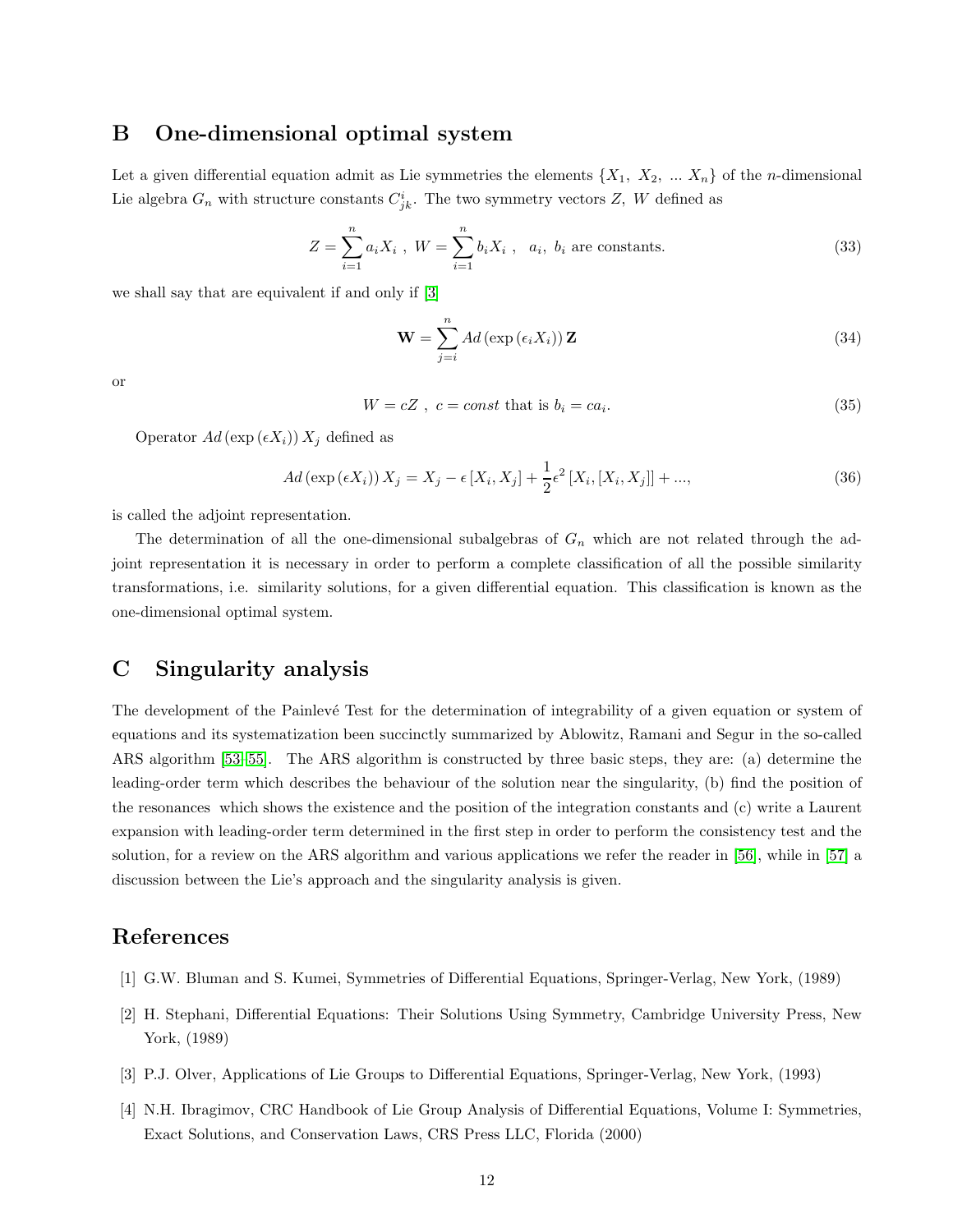- <span id="page-12-1"></span><span id="page-12-0"></span>[5] L. V. Ovsiannikov, Group analysis of differential equations, Academic Press, New York, (1982)
- [6] F.M. Mahomed and A. Qadir, J. Nonlinear Math. Phys. 16, 283 (2009)
- <span id="page-12-2"></span>[7] H.M. Dutt, M. Safdar and A. Qadir, Arabian Journal of Mathematics 8, 163 (2019)
- <span id="page-12-3"></span>[8] M. Ayub, M. Khan and F.M. Mahomed, Nonlinear Dynamics 67, 2053 (2012)
- [9] W. Rui and X. Zhang, Comm. Nonl. Sci. Num. Sim. 34, 38 (2016)
- <span id="page-12-4"></span>[10] W. Sarlet and F. Cantrijin, SIAM Review 23, 467 (1981)
- <span id="page-12-5"></span>[11] S.A. Hojman, J. Math. Phys. A: Math. Gen. 24, L291 (1992)
- <span id="page-12-6"></span>[12] P.J. Olver and P. Rosenau, SIAM J. Appl. Math. 47, 263 (1987)
- [13] G.M. Webb and G.P. Zank, J. Math. Phys. A: Math. Theor. 40, 545 (2007)
- [14] M.T. Mustafa, A.Y. Al-Dweik and R.A. Mara'beh, SIGMA 9, 041 (2013)
- [15] P.G.L. Leach, J. Math. Phys. 26, 510 (1985)
- [16] A. Paliathanasis and M. Tsamparlis, Int. J. Geom. Meth. Mod. Phys. 11, 1450037 (2014)
- [17] S.V. Meleshko and V.P. Shapeev, J. Nonl. Math. Phys. 18, 195 (2011)
- [18] G.M. Webb, J. Phys A: Math. Gen. 23, 3885 (1990)
- [19] C.M. Khalique and A. Biswas, Comm. Non. Sci. Num. Sim. 14, 4033 (2009)
- [20] L. Gagnon, B. Grammaticos, A. Ramani and P. Winternitz, J. Phys. A.: Math. Gen. 22, 499 (1989)
- [21] W.I. Fushchych and A.G. Nikitin, J. Math. Phys. 38, 5944 (1997)
- [22] X.X. Du, B. Tian, Y.-Q. Yuan and Z. Du, Annalen de Physik 531, 1900198 (2019)
- [23] Y. Benia, M. Ruggieri and A. Scapellato, Mathematics, 7, 908 (2019)
- [24] X. Xin, H. Liu, L. Zhang and Z. Wang, Appl. Math. Lett. 88, 132 (2019)
- <span id="page-12-7"></span>[25] M. Pandey, Int. J. Nonl. Sci. Num. Sim. 16, 93 (2015)
- <span id="page-12-8"></span>[26] J.-G. Liu, Z.-F. Zeng, Y. He and G.-P. Ai, Int. J. Nonl. Sci. Num. Sim. 16, 114 (2013)
- [27] P. Painlevé, Bulletin of the Mathematical Society of France 28 201 (1900)
- <span id="page-12-9"></span>[28] P. Painlevé, Acta Mathematica 25, 1 (1902)
- <span id="page-12-10"></span>[29] P. Painlev´e, Comptes Rendus de la Acad´emie des Sciences de Paris 143, 1111 (1906)
- <span id="page-12-11"></span>[30] S. Kowalevski, Acta. Math. 12, 177 (1889)
- [31] T. Brugarino and M. Sciacca, Optics Commun. 262, 250 (2006)
- [32] K. Andriopoulos and P.G.L. Leach, J. Math. Anal. Appl. 328, 860 (2007)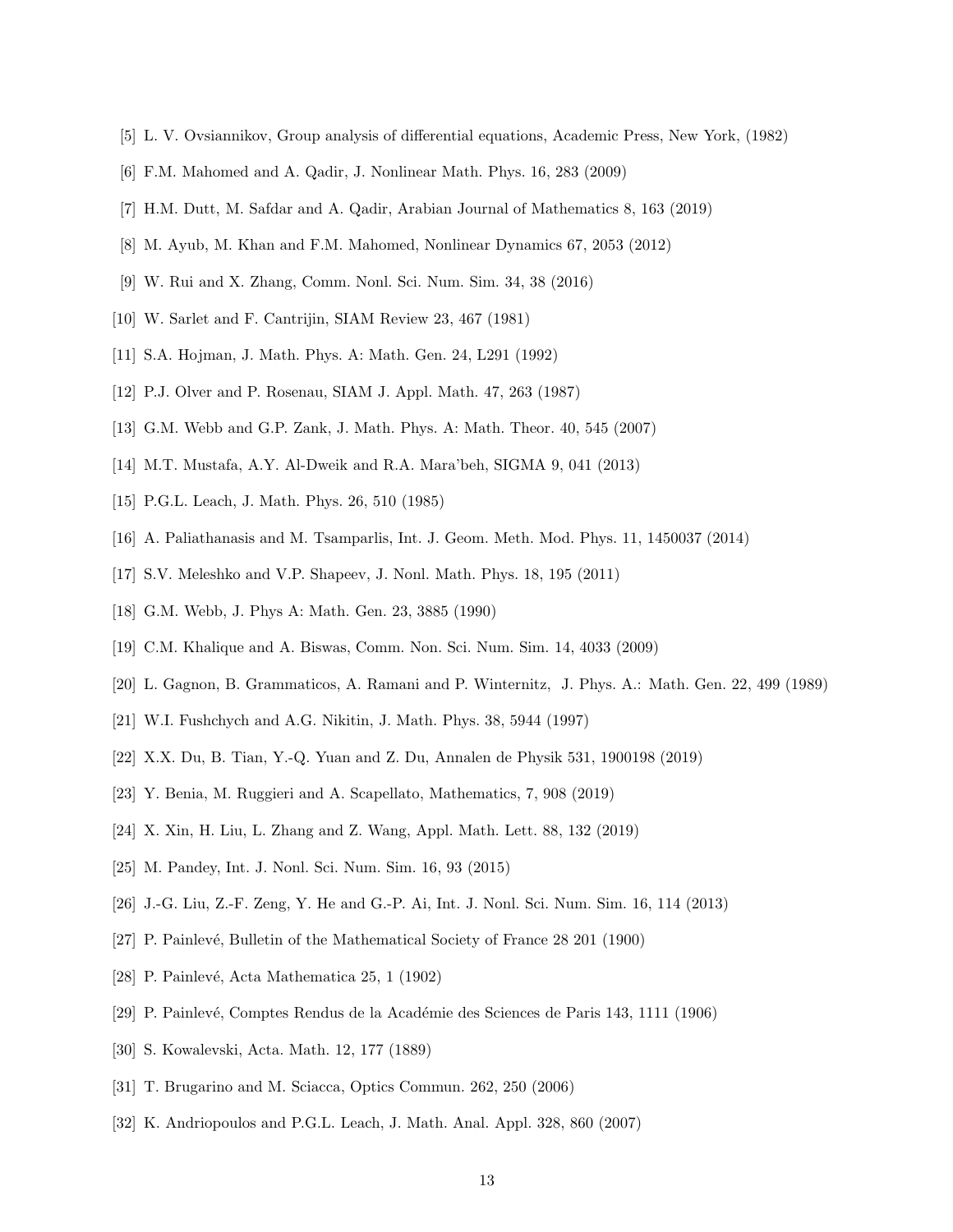- <span id="page-13-0"></span>[33] K. Andriopoulos and P.G.L. Leach, Appl. Anal. Disc. Math. 5, 230 (2011)
- <span id="page-13-1"></span>[34] A. Paliathanasis, J.D. Barrow and P.G.L. Leach, Phys. Rev. D 94, 023525 (2016)
- [35] R. Conte, Phys. Lett. A, 134, 100 (1988)
- <span id="page-13-2"></span>[36] R. Conte, Phys. Lett. A, 140, 383 (1989)
- <span id="page-13-3"></span>[37] M. Vlieg-Hulstman, Mathl. Comput. Modelling 18, 151 (1993)
- <span id="page-13-4"></span>[38] S.K. Ivanov, Phys. Rev. A 101, 053827 (2020)
- <span id="page-13-5"></span>[39] C. Rogers and K.W. Chow, Phys. Rev. E 86, 037601 (2012)
- <span id="page-13-6"></span>[40] W.H. Lin and E. Kenghe, Schrodinger equations in nonlinear systems, Springer Nature, Singapore, (2019)
- [41] A. Hussain, A. Jhangeer, S. Tahir, Y.-M. Chu, I. Khan and K.S. Nisar, Results in Physics 18, 103208 (2020)
- <span id="page-13-7"></span>[42] M. Bilal, W. Hu and J. Ren, Eur. Phys. J. Plus 136, 385 (2021)
- <span id="page-13-8"></span>[43] O. Gonzalez-Gaxiola and A. Biswas, Optical and Quantum Electronics 50, 314 (2018)
- <span id="page-13-9"></span>[44] G. Xu, M. Confroti, A. Kudlinski, A. Mussot and S. Trillo, Phys. Rev. Lett. 118, 254101 (2017)
- [45] K.B. Wolf, Annals of Physics, 172, 1 (1986)
- <span id="page-13-10"></span>[46] A. Bansal, A. Biswas, A.S. Alshomrani, M. Ekici, Q. Zhou and M.R. Belic, Results in Physics 15, 102713 (2019)
- <span id="page-13-11"></span>[47] C.M. Khalique and A. Biswas, J. Electromagnetic Waves and Appl. 23, 963 (2009)
- <span id="page-13-12"></span>[48] A. Bansal, A. Biswas, Q. Zhou, S. Arshed, A.K. Alzahrani and M.R. Belic, Phys. Lett. A 384, 126202 (2020)
- [49] V.V. Morozov, Izvestia Vysshikh Uchebn Zavendeni˘ı Matematika, 5 161-171 (1958)
- [50] G.M. Mubarakzyanov, Izvestia Vysshikh Uchebn Zavendeni˘ı Matematika, 32 114-123 (1963)
- <span id="page-13-13"></span>[51] G.M. Mubarakzyanov, Izvestia Vysshikh Uchebn Zavendeni˘ı Matematika, 34 99-106 (1963)
- <span id="page-13-15"></span>[52] G.M. Mubarakzyanov, Izvestia Vysshikh Uchebn Zavendeni˘ı Matematika, 35 104-116 (1963)
- [53] M.J. Ablowitz, A. Ramani and H. Segur, Lettere al Nuovo Cimento 23, 333 (1978)
- <span id="page-13-16"></span>[54] M.J. Ablowitz, A. Ramani and H. Segur, J. Math. Phys. 21, 715 (1980)
- <span id="page-13-17"></span>[55] M.J. Ablowitz, A. Ramani and H. Segur, J. Math. Phys. 21, 1006 (1980)
- <span id="page-13-18"></span>[56] A. Ramani, B. Grammaticos and T. Bountis, Phys. Rept. 180, 159 (1989)
- <span id="page-13-14"></span>[57] A. Paliathanasis and P.G.L. Leach, IJGMMP 13, 1630009 (2016)
- [58] J. Ray and J.L. Reid, Phys. Lett. A 71, 317 (1979)
- [59] E. Pinney, Proc. Am. Math. Soc. 1, 681 (1950) erm2,erm3,erm4